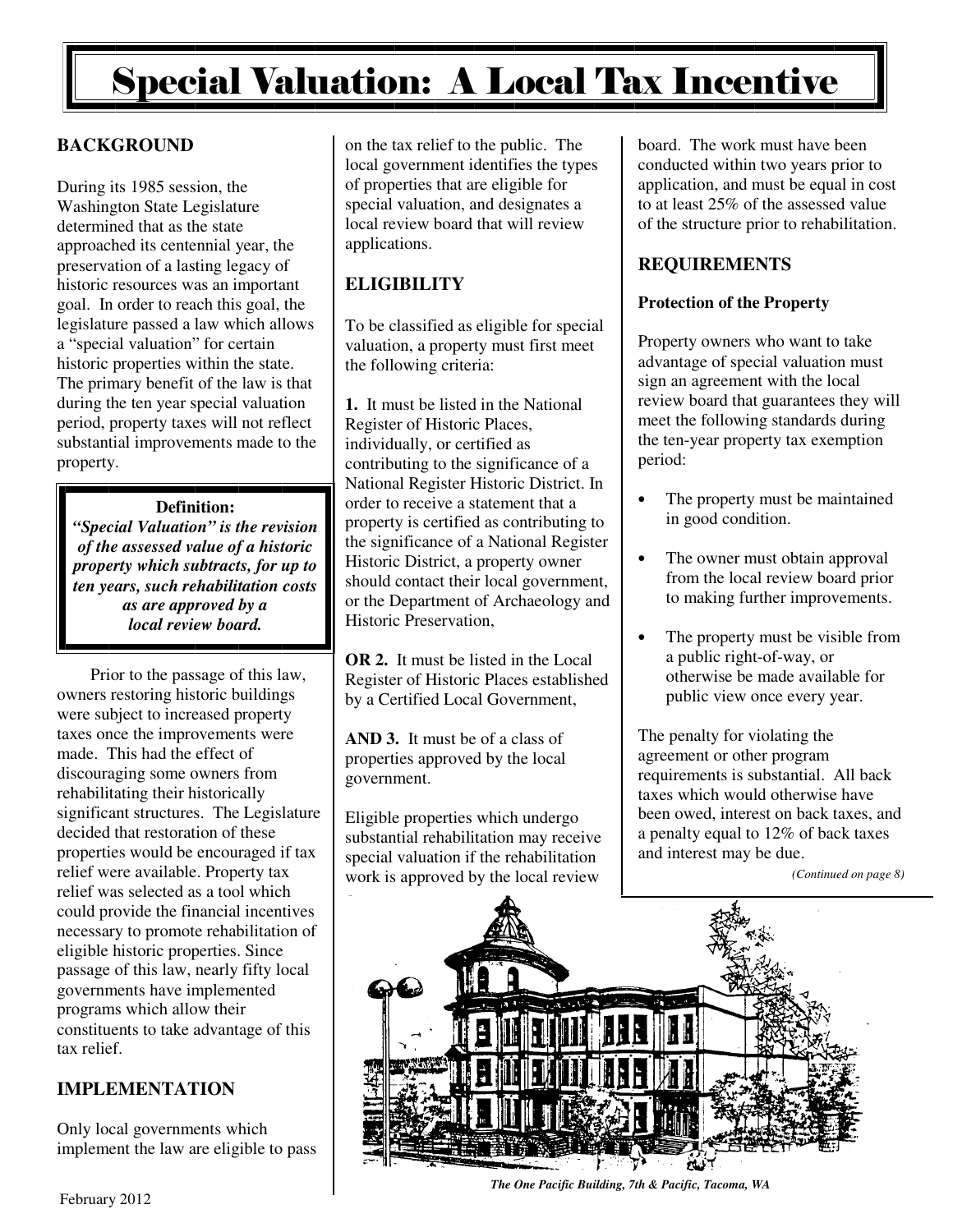# Special Valuation: For the Applicant

Applications for special valuation will be reviewed, and approved or denied, by a local review board designated by the local government. The board will make their determination at a public meeting, during which the applicant may be present.

It is advisable (and in some communities it is mandatory) for the applicant to consult with the local review board before beginning the rehabilitation work, to ensure that the project will comply with the board's standards.

#### **RESPONSIBILITIES**

#### **1. WHILE CONDUCTING THE REHABILITATION,** the applicant must:

**a. MONITOR** rehabilitation work to ensure that it conforms with *The Washington State Advisory Council's Standards for Rehabilitation* 

**b. MAINTAIN** accurate records of project costs, and dates of project work

#### **2. WHEN APPLYING FOR SPECIAL VALUATION,** the

applicant must **FILE** an application for special valuation with the assessor's office (on the Department of Revenue form) no later than two years after beginning the rehabilitation work considered for special valuation. The application must include as attachments:

**a.** The legal description of the property

**b.** Comprehensive exterior and interior photographs of the property before and after rehabilitation

**c.** Architectural plans or other legible drawings depicting the completed project (if applicable and based on the needs of the local government)

**d.** A notarized affidavit attesting to the actual cost of rehabilita tion work

**e.** A statement from (the appropriate local official) indicating that the property is a certified historic structure if it is located in an historic district

#### **3. IF A PROJECT IS APPROVED,** the applicant must:

**a. SIGN** an agreement with the local review board guaranteeing that during the 10-year period of special valuation he or she shall:

 **- MAINTAIN** the property in safe and sound condition and protect it from the elements, and repair deteriorated or broken exterior features, in compliance with *The Washing ton State Advisory Council's Standards for Rehabilitation* - **OBTAIN** written consent of the local review board prior to making further improvements or alterations to the prop erty

 - **MAKE** the property accessible to the public once each year if it is not normally visible from a public right-of-way - **OBTAIN** written consent of the local review board prior to demolishing the property

 - **NOTIFY** the assessor within 30 days if the property be comes disqualified for special valuation, e.g. if the terms of the agreement are violated

**b. PAY** processing fees (and title search fees, if required) charged by the assessor's office

**4. IF THE PROJECT IS DENIED,** because the property is determined ineligible for special valuation, the applicant may **APPEAL** the decision of the Local Review Board to Superior Court, or to the legislative authority if local ordinances so provide.

### **THE APPLICATION PROCESS**

| <b>Applicant</b>    | <b>Submits application to assessor no later than</b><br>24 months after beginning date of rehab<br>work to be considered for special valuation |
|---------------------|------------------------------------------------------------------------------------------------------------------------------------------------|
|                     | <b>Reviews application for completeness</b>                                                                                                    |
| Assessor            | Verifies legal owner and legal description                                                                                                     |
|                     | Submits application to local review board<br>within 10 working days                                                                            |
| <b>Local Review</b> | <b>Reviews application and attachments</b>                                                                                                     |
| <b>Board</b>        | Determines approval or denial of application<br>no later than December 31 of application<br>year                                               |
|                     | If application is approved, notifies applicant,<br>assessor, and State Advisory Council within<br>ten days                                     |
|                     | <b>Executes agreement with applicant</b>                                                                                                       |
|                     | <b>Returns application to assessor</b>                                                                                                         |
| Assessor            | Records agreement                                                                                                                              |
|                     | Files agreement and application with county<br>recording authority                                                                             |
|                     | Determines special valuation and enters in<br>tax rolls (as a separate value from normal                                                       |

**5. IF THE PROJECT IS LATER DISQUALIFIED** for special valuation, or in the event of any dispute, the applicant may **APPEAL** to the County Board of Equalization.

**assessed value)** 

**6. IF THE PROPERTY IS SOLD,** and the new owner desires continuation of the special valuation, he or she must **SIGN** both an agreement with the local review board ensuring that the program requirements will be satisfied for the duration of the special valuation period **AND** a Notice of Compliance section of the Excise Tax Affidavit. If the notice of compliance is not signed by the new owner and attached to the real estate excise tax affidavit, all additional taxes calculated pursuant to RCW 84.26.090 shall become due and payable by the seller or transferor at time of sale.

#### **IMPORTANT DEADLINES**

- Application for special valuation must be made no later than 24 months after the beginning date of the rehabilitation work.
- October 1 is the deadline for applications when special valuation is desired for the following year. NOTE: due to the lag in property tax payments, the tax reduction will appear one -year after special valuation designation, and it applies until the year following the end of the 10-year special valuation period.

#### **PHASED PROJECTS**

Properties which are rehabilitated in phases may receive special valuation for each phase, provided that qualified rehabilitation expenditures for each phase exceed 25% of the assessed value of the property, exclusive of land value, at the time that phase began. Each phase is treated as though it were a separate project, and is subject to all requirements of the special valuation program.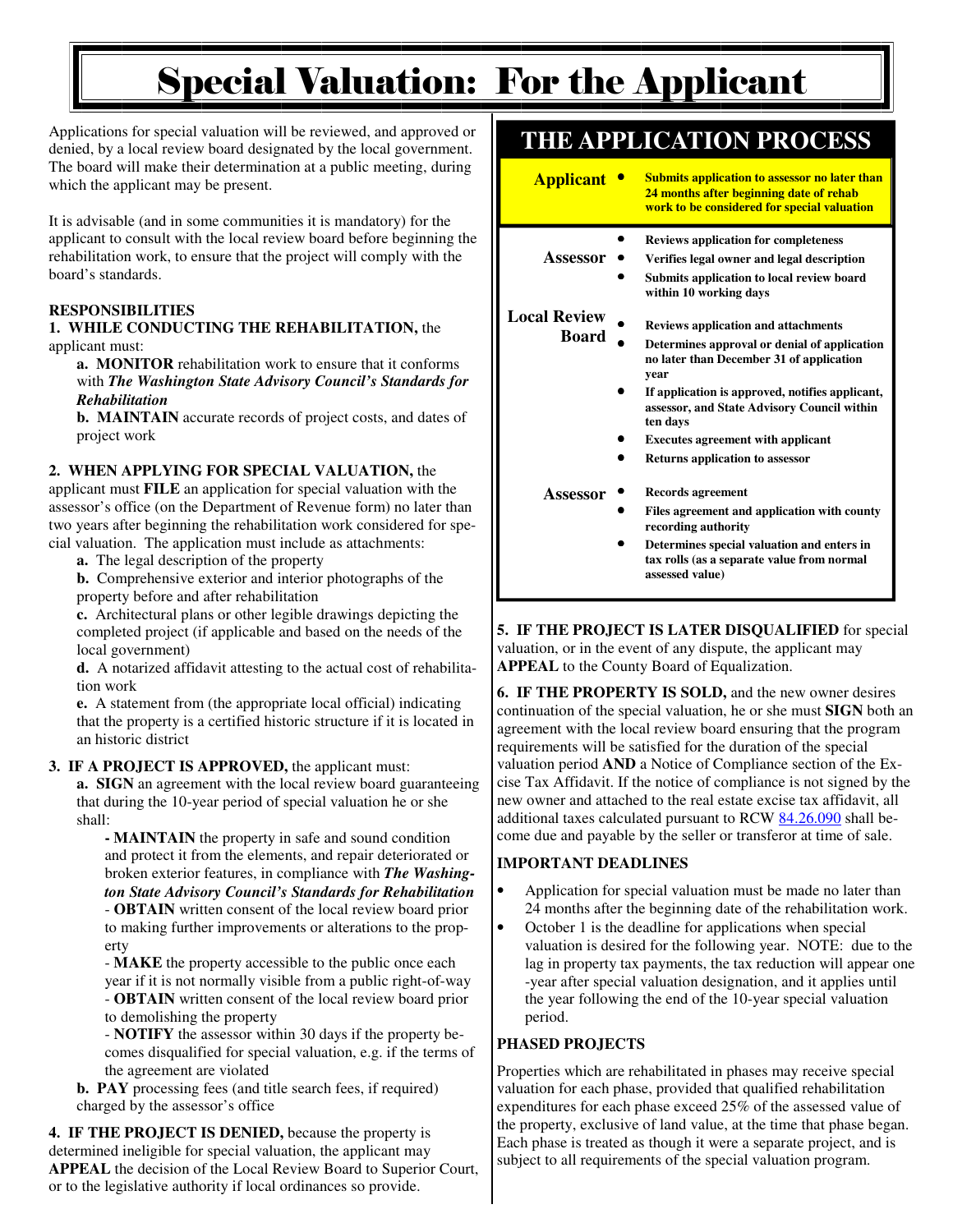### Special Valuation: For the Local Government

The action of the local government is the first step in implementing the special valuation program in each jurisdiction, thus allowing its constituents the potential to realize substantial tax savings. Since passage of the law, approximately fifty local governments have implemented the special valuation program.

#### **RESPONSIBILITIES**

**WHEN ESTABLISHING THE SPECIAL VALUATION PROGRAM** for the jurisdiction, the local government must:

**1. IMPLEMENT** the special valuation law through ordinance or administrative rule

**2. IDENTIFY** one or more classes of historic properties in the community which are eligible for special valuation

**3. DESIGNATE** a local review board to review the application, and approve or deny properties for special valuation

**4. APPOINT** members to the local review board

#### **IMPORTANT CONSIDERATIONS**

- Once the local government has identified a class of eligible historic properties, it may amend the criteria defining the class at any time. However, if the new criteria are more restrictive than the previous criteria, the new criteria may not take effect for a period of two years following October 1 of the year in which the change is made. Amendments to the criteria will not disqualify properties already subject to special valuation.
- The law permits multiple local governments within the same county to jointly designate, under an interlocal agreement, a single local review board to administrate the program.

### **THE APPLICATION PROCESS**

| <b>Applicant</b>                    | Submits application to assessor no later than<br>24 months after beginning date of rehab<br>work to be considered for special valuation |
|-------------------------------------|-----------------------------------------------------------------------------------------------------------------------------------------|
| Assessor                            | <b>Reviews application for completeness</b>                                                                                             |
|                                     | Verifies legal owner and legal description<br>Submits application to local review board<br>within 10 working days                       |
|                                     | <b>Reviews application and attachments</b>                                                                                              |
| <b>Local Review</b><br><b>Board</b> | <b>Determines approval or denial of application</b><br>no later than December 31 of application<br><b>vear</b>                          |
|                                     | If application is approved, notifies applicant,<br>assessor, and State Advisory Council within<br>ten days                              |
|                                     | <b>Executes agreement with applicant</b>                                                                                                |
|                                     | <b>Returns application to assessor</b>                                                                                                  |
|                                     | <b>Records agreement</b>                                                                                                                |
| Assessor                            | Files agreement and application with county<br>recording authority                                                                      |
|                                     | Determines special valuation and enters in<br>tax rolls (as a separate value from normal                                                |

**assessed value)**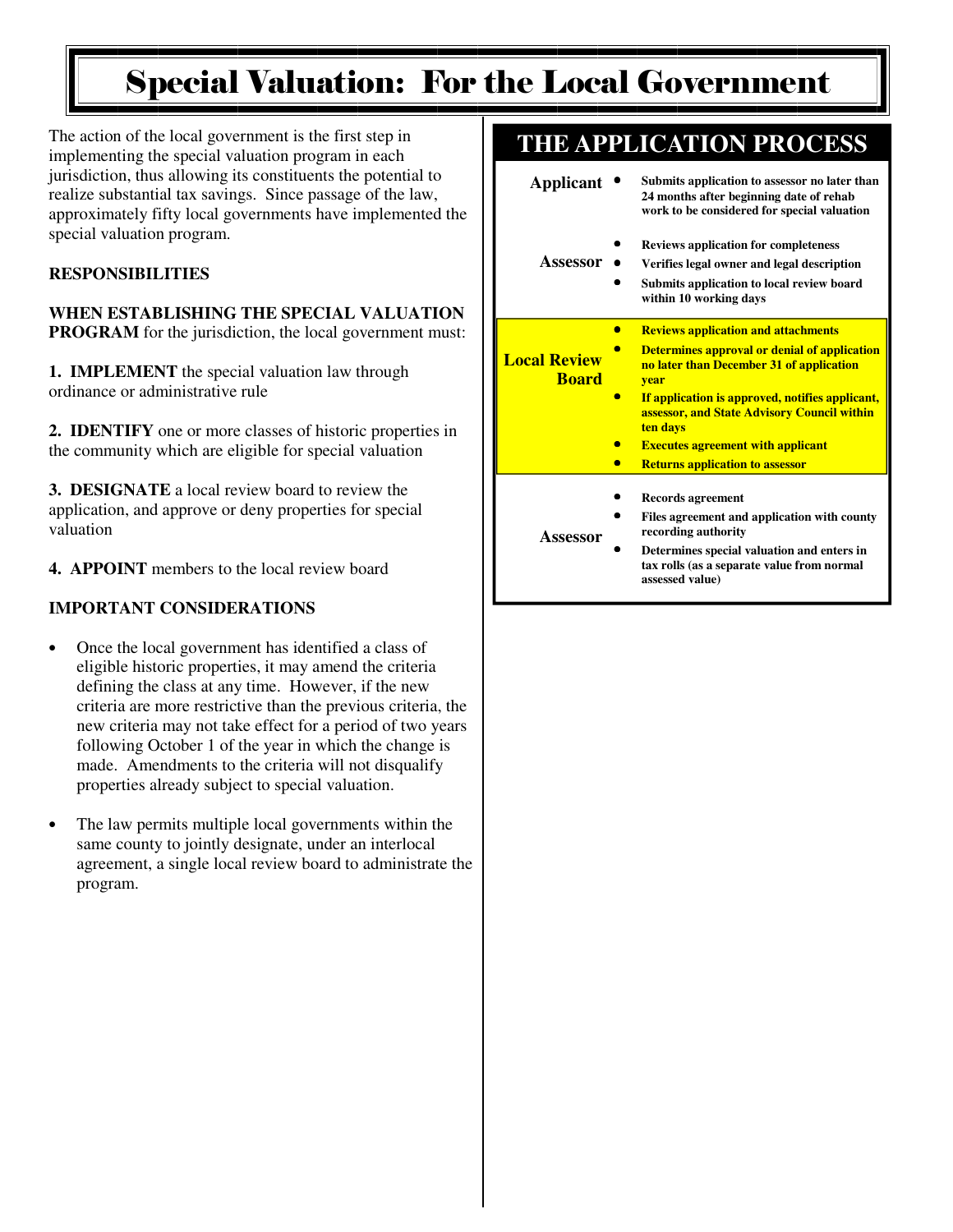## Special Valuation: For the Assessor

The assessor's role in the special valuation program is limited to processing the application forms and maintaining records of special valuation assessments for properties approved by the local review board. The assessor maintains two separate values on the tax rolls the special valuation and the normal assessed value - for affected properties.

#### **RESPONSIBILITIES**

**1. UPON RECEIPT OF AN APPLICATION**, the assessor must: **a. RECORD** the date of receipt

**b. REVIEW** the application for completeness:

-Verify the legal owner

-Verify the legal description

 -Verify the legal description and parcel or tax account number

**c. TRANSMIT** the application and attachments to the local review board within 10 days of receipt

#### **2. UPON RECEIPT OF AN APPROVED APPLICATION** and

agreement from the local review board, the assessor must: **a. RECORD** the application, agreement, and certification

 statement (if applicable) **b. TRANSMIT** copies to the county recording authority

**c. DETERMINE** the special valuation:

 - The total assessed value of the property (including improvements and land), minus the qualified rehabilitation expenditures, equals the special valuation. This special val uation will change to reflect changes in the total assessed value, and will be in effect for 10 years.

**d. ENTER** the determined special valuation on the tax rolls separately from the normal assessed value

**e. CHARGE** processing fees to the applicant, as necessary, in addition to any fees associated with a title search (these fees shall be payable to the county auditor or county recorder)

**f. INDICATE** the special valuation on the yearly tax statement

**g. RETAIN** copies of all documents

**h. REVALUE** properties on the regular revaluation cycle, deducting the cost therefrom to determine the taxable value

**3. UPON TERMINATION** of the 10-year special valuation period, the assessor must:

**a. REVALUE** the property without consideration for special valuation

**b. ENTER** the new value on the tax roles

**4. IF THE TERMS OF THE AGREEMENT** are violated, **OR** the property is disqualified for special valuation, the assessor must:

**a. LEVY** the back taxes (which otherwise would have been due) plus interest and penalty:

 - Rehabilitation costs times the levy rate for the elapsed portion of the year,

 - Plus interest (from April 30) normally charged on delinquent tax bills

- Plus an additional 12% penalty.

 *(For additional information, see WAC 458-15-090)* 

### **THE APPLICATION PROCESS**

| Applicant                           | Submits application to assessor no later than<br>24 months after beginning date of rehab<br>work to be considered for special valuation                                                                                                                                                                  |
|-------------------------------------|----------------------------------------------------------------------------------------------------------------------------------------------------------------------------------------------------------------------------------------------------------------------------------------------------------|
| <b>Assessor</b>                     | <b>Reviews application for completeness</b><br><b>Verifies legal owner and legal description</b><br><b>Submits application to local review board</b><br>within 10 working days                                                                                                                           |
| <b>Local Review</b><br><b>Board</b> | <b>Reviews application and attachments</b><br>Determines approval or denial of application<br>no later than December 31 of application<br>year<br>If application is approved, notifies applicant,<br>assessor, and State Advisory Council within<br>ten days<br><b>Executes agreement with applicant</b> |
|                                     | <b>Returns application to assessor</b>                                                                                                                                                                                                                                                                   |
| <b>Assessor</b>                     | <b>Records agreement</b><br><b>Files agreement and application with county</b><br><u>recording authority</u>                                                                                                                                                                                             |

#### **THE TIME LAG**

Due to the lag in property tax payments, special valuation status will precede, by one year, the reduction of taxes due on affected properties. Thus the reduced tax will apply until the year following the end of the 10-year special valuation period.

#### **IMPORTANT DEADLINES**

- Application for special valuation must be made no later than 24 months after the beginning date of the rehabilitation work. The project can begin prior to the 24 month period, however, only qualified rehabilitation work done within the 24 month period can be tallied.
- October 1 is the deadline for applications when special valuation is desired for the following year.

#### **PHASED PROJECTS**

Properties which are rehabilitated in phases may receive special valuation for each phase, provided that qualified rehabilitation expenditures for each phase exceed 25% of the assessed value of the property, exclusive of land value, at the time that phase began. Each phase is treated as though it were a separate project, and is subject to all requirements of the special valuation program.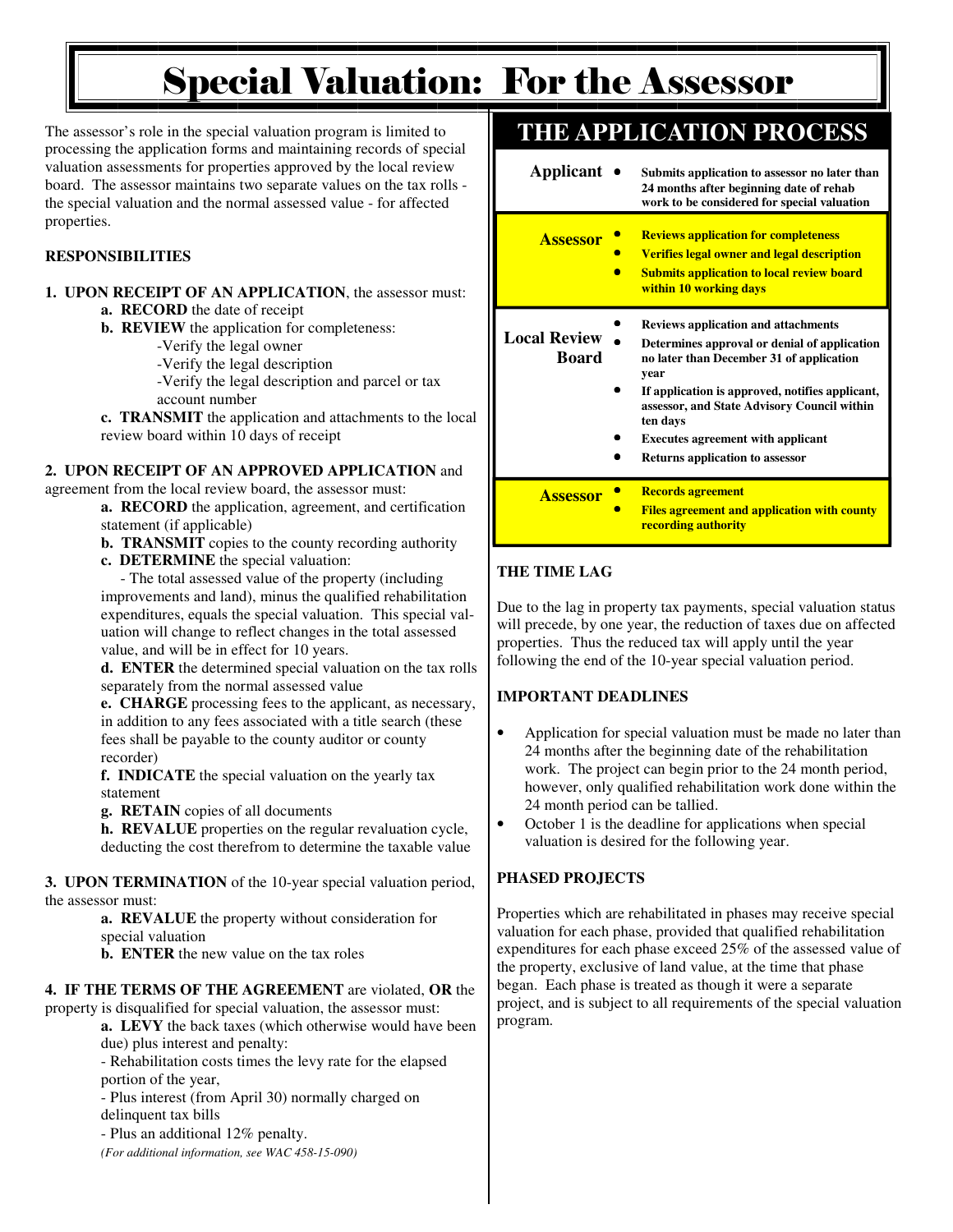## Special Valuation: For the Local Review Board

It is helpful for the local review board to meet with an applicant for special valuation **before** the rehabilitation work begins, and to review their project to ensure that it complies with *The Washington State Advisory Council's Standards for Rehabilitation*, as well as any additional local standards. This preliminary meeting is mandatory in some communities, and is suggested as a first step in the special valuation process which may avoid conflicts later.

#### **RESPONSIBILITIES**

**1. UPON RECEIPT OF AN APPLICATION** from the assessor, the local review board must:

**a. SCHEDULE** a public meeting at which the application will be approved or denied

**b. DETERMINE** eligibility of the property for special value tion based on the following criteria:

- Is the property historic?

 -Is it included within a class of historic properties deter mined eligible for special valuation by the local govern ment?

 - Will the rehabilitation work comply with the State Advi sory Council's Standards by not adversely affecting those elements qualifying the property as historically significant?

**c. REVIEW** the applicant's documentation of qualified rehabilitation expenditures to assure that they were at least 25% of the assessed value of the property, exclusive of land value, prior to rehabilitation

#### **2. IF THE PROPERTY IS DETERMINED ELIGIBLE** for

#### special valuation, the local review board must:

**a. PREPARE** and enter into an agreement (on behalf of the lo cal government) with the applicant. The agreement must guaran tee that certain minimum standards (listed below) are met dur ing the 10-year period of special valuation

**b. APPROVE** the application upon execution of the agreement with the applicant

**c. TRANSMIT** copies of the application, agreement and certification statement (if applicable) to the assessor's office for recording

**d. NOTIFY** the Washington State Advisory Council of the application approval

**e. MONITOR** the property during the 10-year special valuation period to assure continued compliance with the requirements of the special valuation program

### **3. IF THE PROPERTY IS DETERMINED INELIGIBLE** for

special valuation, the local review board must:

**a. ADVISE** the applicant of the reason(s) for denial

**b. EXPLAIN** that the applicant may appeal the decision to Superior Court

#### **4. IF AN APPROVED PROPERTY IS LATER**

**DISQUALIFIED,** due to either the owner's failure to comply with the terms of the agreement, **OR** to a loss of historic value due to alterations, the local review board must **NOTIFY** the owner, the assessor and the Washington State Advisory Council of the disqualification.

#### **MINIMUM STANDARDS FOR A SPECIAL VALUATION AGREEMENT**

During the 10-year period of special valuation, the property owner shall:

#### **a. MAINTAIN** the property in safe and sound condition and

### **THE APPLICATION PROCESS**

| Applicant •                         | Submits application to assessor no later than<br>24 months after beginning date of rehab<br>work to be considered for special valuation                                                                                                                                                                                                                          |
|-------------------------------------|------------------------------------------------------------------------------------------------------------------------------------------------------------------------------------------------------------------------------------------------------------------------------------------------------------------------------------------------------------------|
| Assessor                            | <b>Reviews application for completeness</b><br>Verifies legal owner and legal description<br>Submits application to local review board<br>within 10 working days                                                                                                                                                                                                 |
| <b>Local Review</b><br><b>Board</b> | <b>Reviews application and attachments</b><br><b>Determines approval or denial of application</b><br>no later than December 31 of application<br><b>vear</b><br>If application is approved, notifies applicant,<br>assessor, and State Advisory Council within<br>ten days<br><b>Executes agreement with applicant</b><br><b>Returns application to assessor</b> |
| Assessor                            | <b>Records agreement</b><br>Files agreement and application with county<br>recording authority                                                                                                                                                                                                                                                                   |

protect it from the elements, and repair deteriorated or broken exterior features, in compliance with *The Washington State Advisory Council's Standards for Rehabilitation.* 

**b. OBTAIN** written consent of the local review board prior to making further improvements or alterations to the property

**c. MAKE** the property accessible to the public once each year if it is not normally visible from a public right-of-way

**d. OBTAIN** written consent of the local review board prior to demolishing the property

**e. NOTIFY** the assessor within 30 days if the property be comes disqualified for special valuation, e.g. if the terms of the agreement are violated

#### **IF THE PROPERTY IS SOLD**

If an approved property is sold, and the new owner desires continuation for the special valuation, he must **SIGN** both an agreement with the local review board ensuring that program requirements will be satisfied for the duration of the special valuation period AND a Notice of Compliance section of the Excise Tax Affidavit. If the notice of compliance is not signed by the new owner and attached to the real estate excise tax affidavit, all additional taxes calculated pursuant to RCW 84.26.090 shall become due and payable by the seller or transferor at time of sale.

#### **IMPORTANT DEADLINES**

- An application for special valuation must be approved or denied before December 31 of the year in which the application is made.
- Within 10 days of approving an application for special valuation, the local review board must notify the applicant and the assessor of their decision and must transmit copies of the application and its attachments, and the agreement, to the assessor's office.

#### **PHASED PROJECTS**

Properties which are rehabilitated in phases may receive special valuation for each phase, provided that qualified rehab expenditures for each phase exceed 25% of the assessed value of the property, exclusive of land value, at the time that phase began. Each phase is treated as though it were a separate project, and is subject to all requirements of the special valuation program.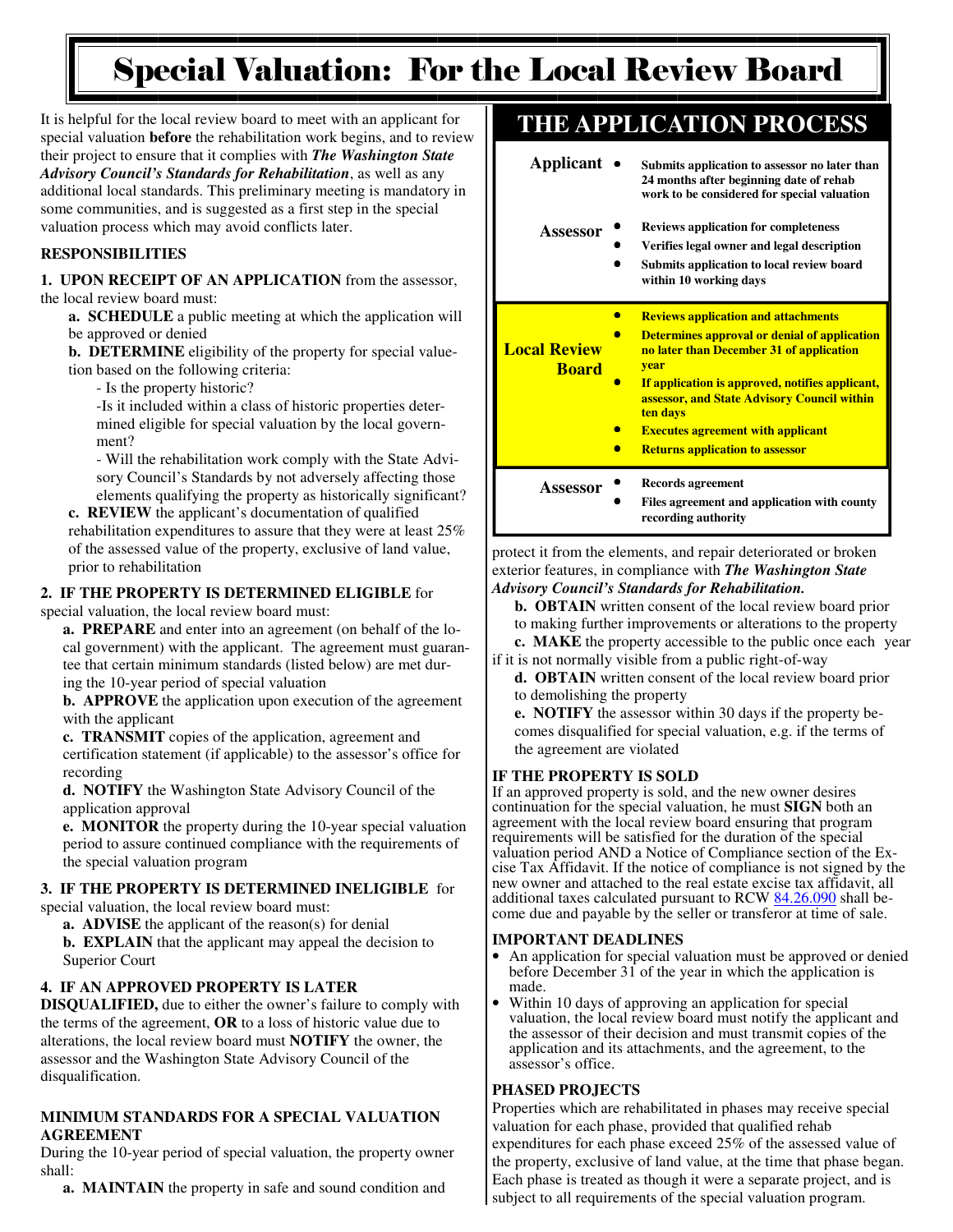## The Timetable

| <b>WITHIN 2 YEARS PRIOR TO</b><br><b>DATE OF APPLICATION:</b><br><b>BEFORE OCTOBER 1 (IF</b><br><b>SPECIAL VALUATION IS</b><br><b>DESIRED FOR FOLLOWING</b><br>YEAR): |           | Rehabilitation work begun and completed.<br>The rehabilitation does not necessarily have<br>to have been started during the 24 month pe-<br>riod, however, only costs incurred during<br>the 24 months prior are eligible.<br>Applicant submits application. |
|-----------------------------------------------------------------------------------------------------------------------------------------------------------------------|-----------|--------------------------------------------------------------------------------------------------------------------------------------------------------------------------------------------------------------------------------------------------------------|
| <b>WITHIN 10 WORKING DAYS:</b>                                                                                                                                        |           | Assessor completes review and submits<br>application to local review board.                                                                                                                                                                                  |
| <b>BEFORE DECEMBER 31:</b>                                                                                                                                            |           | Local Review Board approves (or denies)<br>application and executes agreement.                                                                                                                                                                               |
| <b>WITHIN 10 DAYS OF ISSUING</b><br><b>THEIR DECISION:</b>                                                                                                            |           | Local Review Board submits approved<br>application and agreement to assessor;<br>assessor records documents.                                                                                                                                                 |
| <b>FIRST YEAR - JANUARY 1:</b>                                                                                                                                        |           | Special valuation effective.                                                                                                                                                                                                                                 |
| <b>SECOND YEAR THROUGH</b><br><b>ELEVENTH YEAR:</b>                                                                                                                   |           | Taxes reflect special valuation.                                                                                                                                                                                                                             |
| <b>TENTH YEAR:</b>                                                                                                                                                    | $\bullet$ | Special valuation ends.                                                                                                                                                                                                                                      |
| <b>TWELFTH YEAR:</b>                                                                                                                                                  |           | Taxes reflect revaluation of property<br>following end of special valuation.                                                                                                                                                                                 |

**DETERMINING SPECIAL VALUATION** 

The amount of property tax you will pay is based on the special valuation of your property. Special valuation is simply a value, for property tax purposes, which is calculated by subtracting qualified rehabilitation expenditures from the total assessed value of the property. Your property tax may change from year to year because of changes in the assessed value, but the qualified rehabilitation expenditures will continue to be deducted from the new assessment for the full ten-year period of special valuation.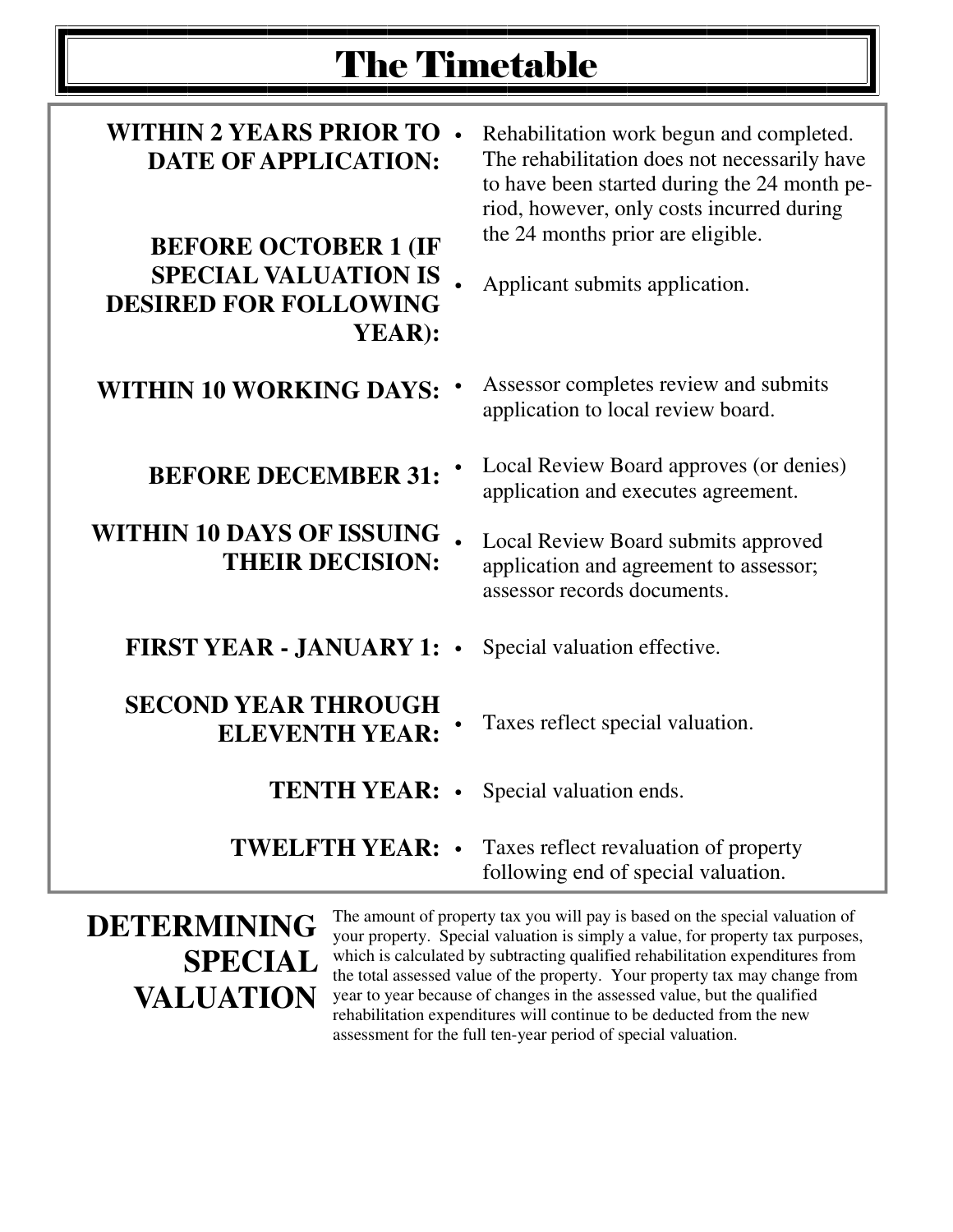# How the Application Process Works:

| <b>APPLICANT:</b>                                              | Submits application to the assessor no later than 24 months<br>after beginning date of the rehabilitation work to be con-<br>sidered for Special Valuation.                                                                                                                                                                    |
|----------------------------------------------------------------|--------------------------------------------------------------------------------------------------------------------------------------------------------------------------------------------------------------------------------------------------------------------------------------------------------------------------------|
| <b>ASSESSOR:</b>                                               | Reviews application for completeness.<br>Verifies legal owner, legal description, etc.<br>Submits application to local review board within ten<br>working days.                                                                                                                                                                |
| <b>LOCAL REVIEW</b><br><b>BOARD:</b>                           | Reviews application and attachments.<br>Determines approval or denial of application no later than<br>December 31st of application year.<br>If application is approved, notifies applicant, assessor, and<br>State Advisory Council within ten days.<br>Executes agreement with applicant.<br>Returns application to assessor. |
| <b>ASSESSOR:</b>                                               | Records agreement.<br>Files application, agreement and certification statement (if<br>applicable) with the county recording authority.<br>Determines special valuation and enters in tax roles<br>separately from the normal assessed value.                                                                                   |
| <b>HOW ELIGIBLE</b><br><b>PROPERTIES</b><br><b>ARE DEFINED</b> | To be eligible for special valuation, a property must be:<br>1. Listed in the National Register of Historic Places, individually or<br>certified as contributing to the significance of a National Register Historic<br>District.                                                                                              |

#### **OR**

**2.** Listed in the Local Register of Historic Places established by a Certified Local Government (for more information about the Certified Local Government Program, contact the CLG Coordinator at 360-586-3074).

#### **AND**

**3.** It must be of a class of historic properties approved by the local government.

Note: The local government in each community determines which classes of historic properties are eligible for special valuation, and may elect to exclude some classes of property from the program.